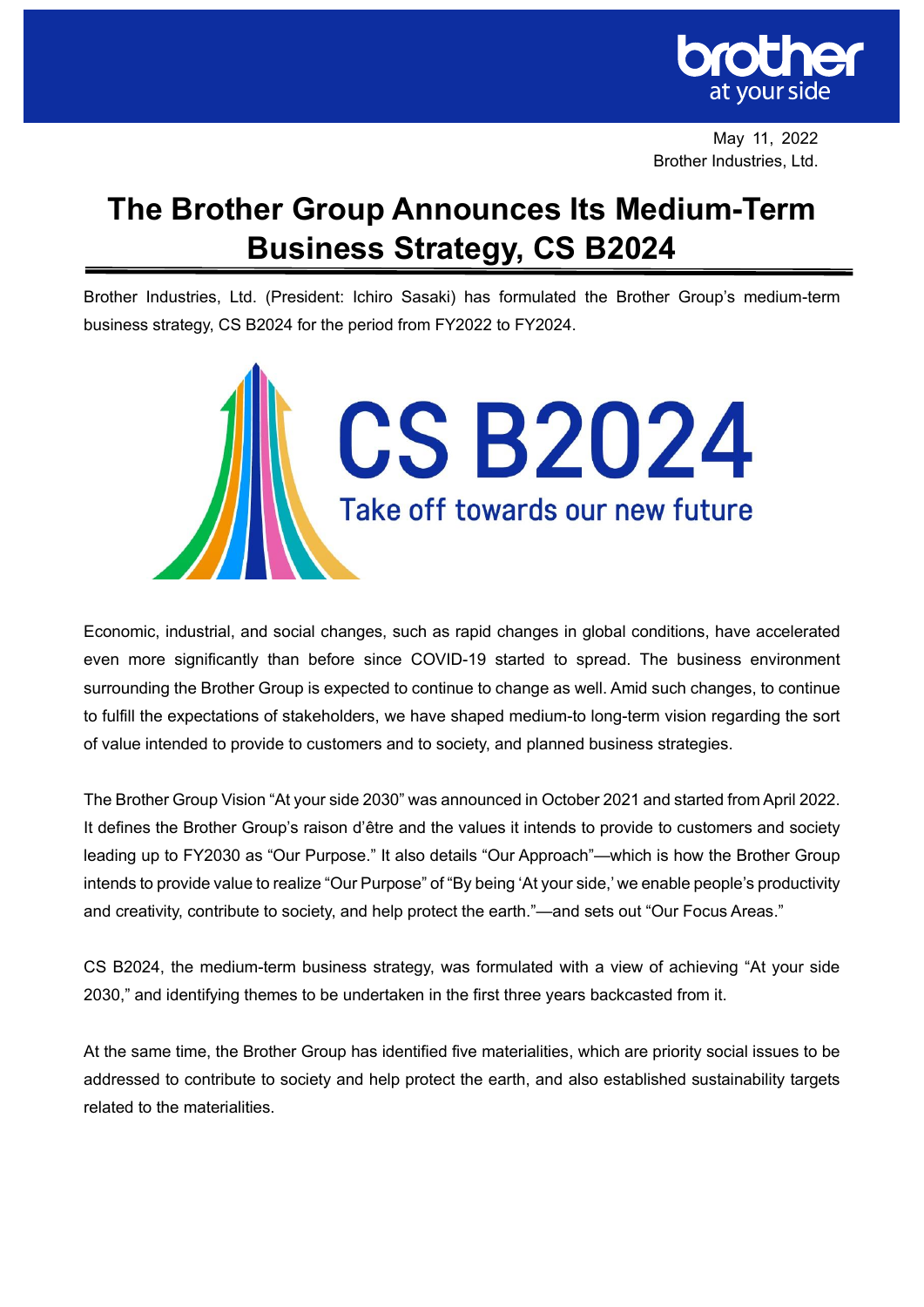## **■Outline of CS B2024**

Based on "**Take off towards our new future**" in CS B2024, the Brother Group will undertake business portfolio transformation—including expansions in the industrial area and transformation in the printing area—as well as management foundation transformation for a sustainable future.

## **Theme: Take off towards our new future**



## **●Four priority themes**

#### **(1) Towards expansion in the Industrial area**

✓Achieve significant growth in Industrial Equipment business

We will achieve significant growth in the Industrial Equipment business by contributing to enhancing customers' competitiveness of manufacturing and reducing  $CO<sub>2</sub>$  emissions, through improving productivity and environmental performance.

✓Accelerate growth in Domino business

We will accelerate growth by enhancing product strength in the digital printing area and strengthening relationships with customers in the coding and marking area, and at the same time, enhance industrial inkjet technology foundation to secure long-term competitiveness.

#### **(2) Towards transformation in the Printing area**

✓Accelerate P&S business model transformation

We will strive to further strengthen the profitability of existing business even amid the harsh market environment, and at the same time, promote transformation for the future, including accelerating the shift to a business model that connects with customers, such as a contract-based business model, and expanding commercial & industrial labeling business.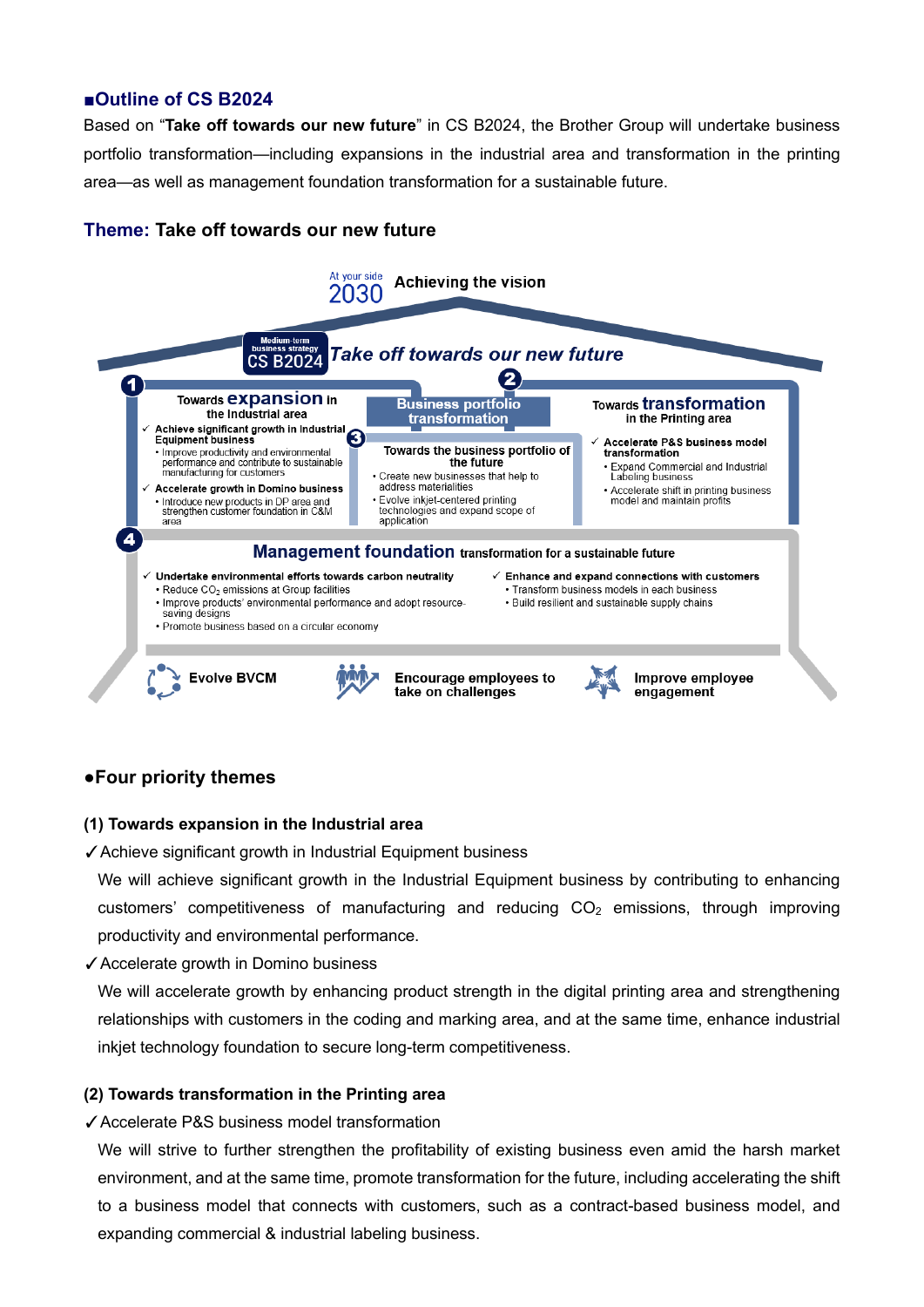#### **(3) Towards the business portfolio of the future**

✓Create new businesses that help to address materialities

We will search widely for business opportunities that enable working people's productivity and creativity and help protect the earth by further evolving Brother's strengths.

✓Evolving printing technology with inkjet at its core and expanding its range of applications We will advance the evolution of printing technology with inkjet at its core and expand its range of applications in both the industrial and consumer areas.

#### **(4) Management foundation transformation for a sustainable future**

✓Undertake environmental efforts towards carbon neutrality

We will promote efforts towards achieving targets in reduction of  $CO<sub>2</sub>$  emissions, resource circulation, and biodiversity conservation stated in the Brother Group Environmental Vision 2050. In particular, we will undertake reduction of  $CO<sub>2</sub>$  emissions through various activities to achieve carbon neutrality in the Brother Group's business activities by 2050.

✓Enhance and expand connections with customers

We will connect with even more customers and continuously provide more value than ever before in each of our businesses. Furthermore, we will use data obtained through connections with customers to create even more customer value and seek business model transformation. In addition, we will achieve stable product supply by building resilient supply chains.

✓Foundation for all transformations – Evolve Brother's unique management system Brother Value Chain Management (BVCM) \*1, encourage employees to take on challenges, and improve employee engagement

As a cornerstone of transformation, we will continuously evolve BVCM, encourage employees to take on challenges, and improve employee engagement to continue to improve the productivity and creativity of the Brother Group.

## **■Materiality and Sustainability targets**

The Brother Group has identified five materialities in order to "contribute to society and help protect the earth" as we set as "Our Purpose" in "At your side 2030." We have set sustainability targets to address these materialities and will promote company-wide efforts to address them as a management issue.

| <b>Materiality</b>       |                                             | <b>Targets for FY2024</b>                                                                                                                                                                                                                                                                                                                                                                                                         |  |
|--------------------------|---------------------------------------------|-----------------------------------------------------------------------------------------------------------------------------------------------------------------------------------------------------------------------------------------------------------------------------------------------------------------------------------------------------------------------------------------------------------------------------------|--|
| Contribute to<br>society | - Supporting people's<br>value creation     | - In the Industrial Equipment business, secure performance<br>advantage of products that contribute towards improving<br>customer productivity and reducing CO <sub>2</sub> emissions<br>- In P&S business, build platform to connect directly with<br>customers towards improving LTV <sup>*2</sup> of customers                                                                                                                 |  |
|                          | - Realizing a diverse and<br>active society | - Visualize employee engagement at the global level and improve<br>engagement survey scores<br>- Enhance talent development and governance for encouraging<br>the assignment of local employees to top management<br>positions of facilities outside Japan<br>- Strengthen talent pipeline for healthy gender balance in<br>management positions and establish environment for achieving<br>diverse ways of working <sup>*3</sup> |  |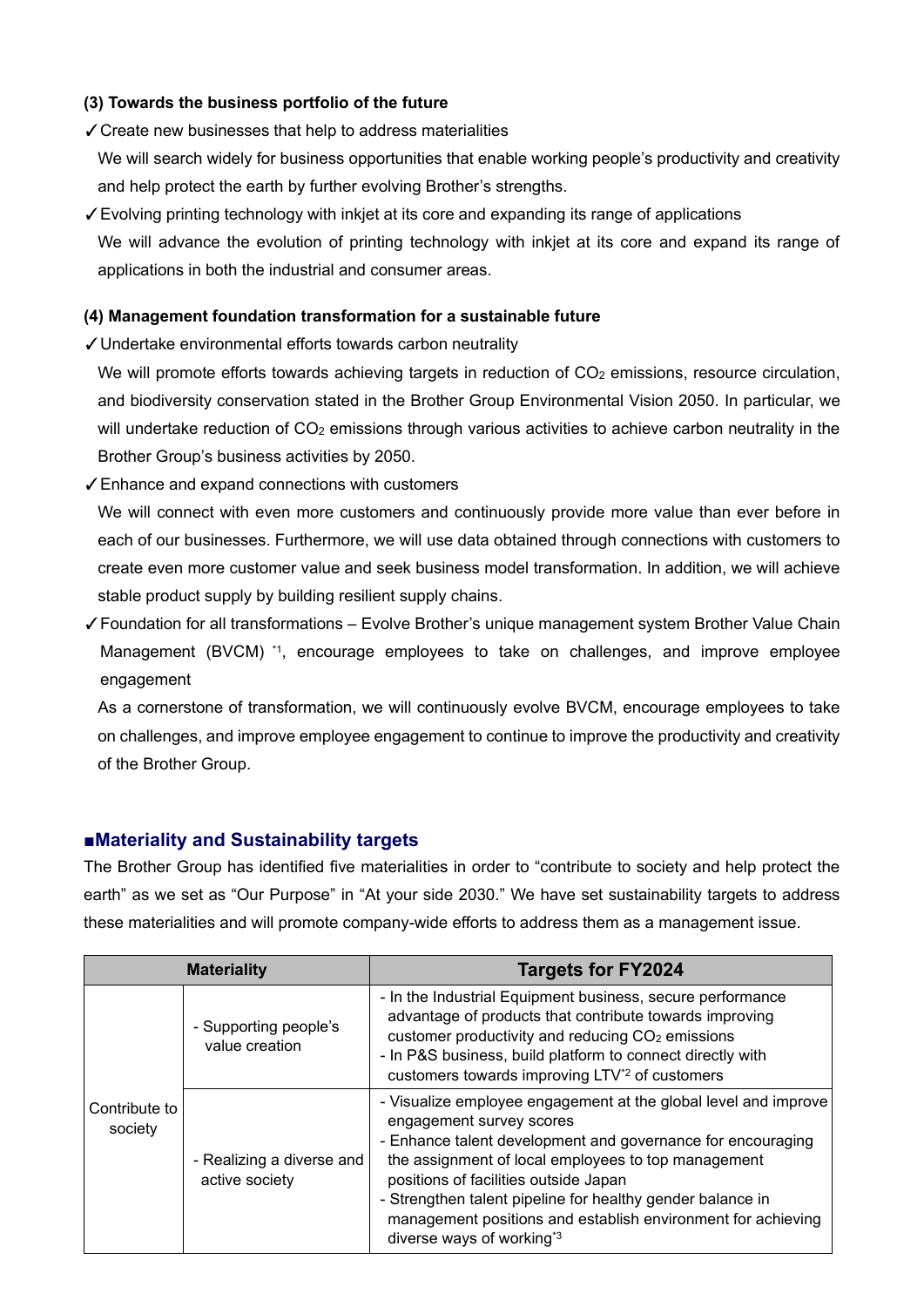|                      | - Pursuing a responsible<br>value chain | - Expand the human rights risk assessment on suppliers<br>- Attain RBA <sup>*4</sup> Gold certification for three Group manufacturing<br>facilities                                                                                                                                                                                                                     |
|----------------------|-----------------------------------------|-------------------------------------------------------------------------------------------------------------------------------------------------------------------------------------------------------------------------------------------------------------------------------------------------------------------------------------------------------------------------|
| Protect the<br>earth | - Reducing $CO2$<br>emissions           | - [Scope 1 and 2 <sup>*5</sup> ] Achieve 47% reduction from the FY2015 level<br>(9% reduction during the three-year period from FY2022 to<br>FY2024)<br>Ref.) FY2030 Targets: 65% reduction from the FY2015 level<br>- [Scope 3 <sup>*5</sup> ] Take measures to reduce 150,000 tons through own<br>effort<br>Ref.) FY2030 Targets: 30% reduction from the FY2015 level |
|                      | - Circulating resources                 | - Achieve ratio of virgin materials used in products of 81% or less<br>Ref.) FY2030 Targets: below 65%                                                                                                                                                                                                                                                                  |

# **■Financial policy**

The Brother Group will continuously improve shareholder value by achieving both business growth and sustainability goals. While strengthening shareholder returns based on a stable and continuous dividend policy, we will aggressively invest for the future, utilizing operating cash flow generated from our business as well as interest-bearing debt.

## ✓Prior investments for the future

The Brother Group has set a total of 150 billion yen for prior investments aimed at transforming our business portfolio and realizing the transformation of our management foundation toward a sustainable future. Using this investment quota, we will make investments from a long-term perspective including business growth, environmental efforts and BCP, as well as strategic investments such as M&A, towards "business portfolio transformation." In addition, we will promote environmental efforts, strengthen our supply chain towards "management foundation transformation for a sustainable future."

| <b>Theme</b>                                                           |                                                                                                   | <b>Main Items</b>                                                                                                                                                                                                                                                                                                     | <b>Amount</b>   |
|------------------------------------------------------------------------|---------------------------------------------------------------------------------------------------|-----------------------------------------------------------------------------------------------------------------------------------------------------------------------------------------------------------------------------------------------------------------------------------------------------------------------|-----------------|
| <b>Business portfolio</b><br>transformation                            | - Towards expansion in<br>the Industrial area<br>- Towards transformation<br>in the Printing area | - Reinforce sales and service facilities<br>in the Industrial area<br>- Reinforce production capacity in<br>the machinery/FA area<br>- Expand inkjet development and<br>manufacturing facilities                                                                                                                      | 50 billion yen  |
|                                                                        | - Towards the business<br>portfolio of the future                                                 | - Strategic investments for M&A, etc.                                                                                                                                                                                                                                                                                 | 30 billion yen  |
| Management<br>foundation<br>transformation for a<br>sustainable future | - Environmental efforts<br>- Enhance and expand<br>connections with<br>customers                  | - Factory investment for local<br>production for local consumption of<br>products and the realization of a<br>circular economy<br>- Introduction of energy-generation<br>equipment at Group facilities<br>- Construction of new environmentally<br>friendly building<br>- Supply-chain resilience<br>- DX investments | 70 billion yen  |
|                                                                        | Total                                                                                             |                                                                                                                                                                                                                                                                                                                       | 150 billion yen |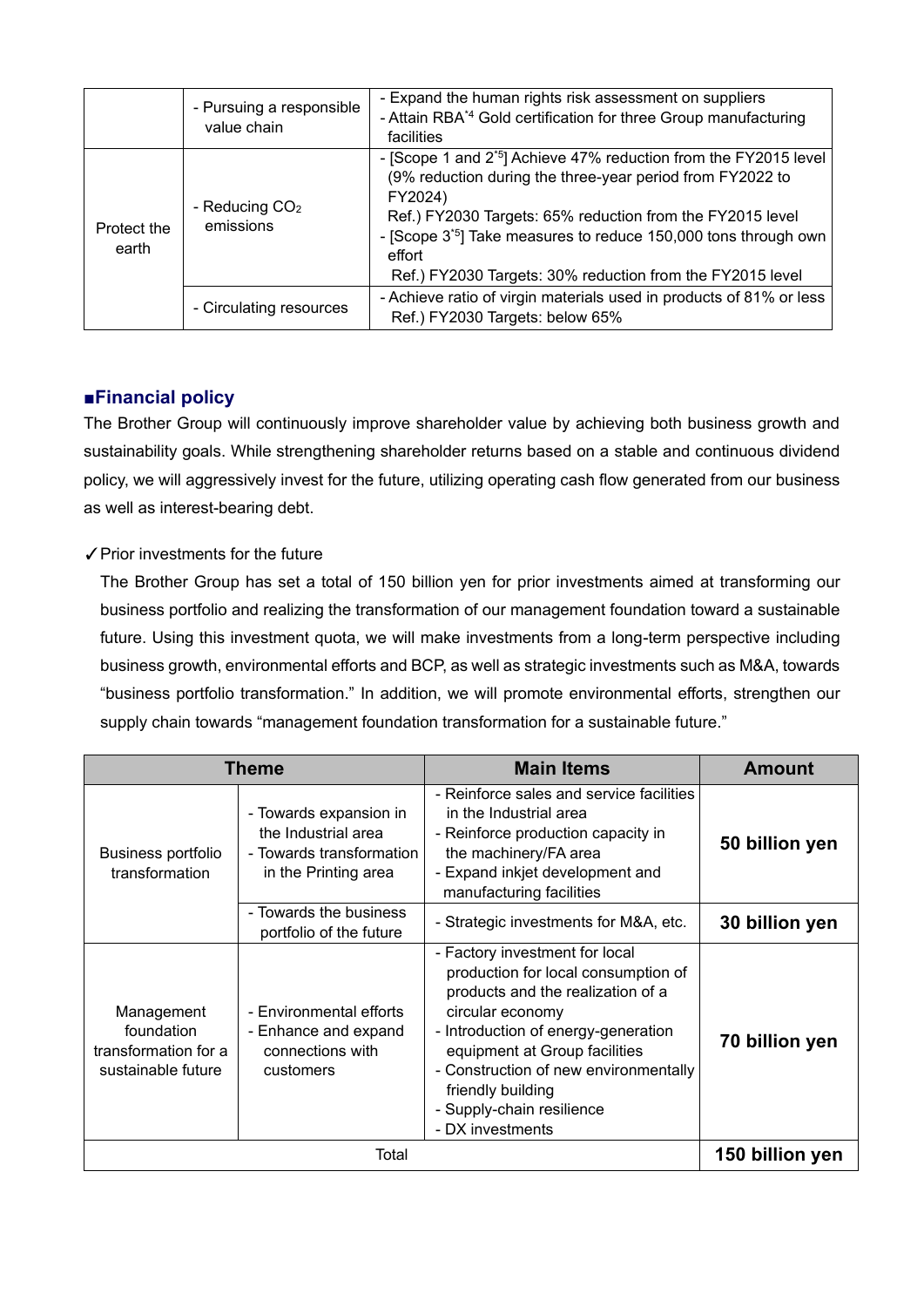#### ✓Shareholder return

Based on our policy of stable and continuous shareholder returns, we will pay out a minimum annual dividend of 68 yen per share during the period of CS B2024 (with a consolidated payout ratio set at 35% based on the earnings forecast for FY2022), and also consider additional shareholder returns, including an increase in the dividend level, depending on factors such as business performance. We will also flexibly carry out repurchase of our own shares.

#### **■Financial targets**

Towards FY2030, which is the final fiscal year of "At your side 2030," in FY2024, the Brother Group will aim to achieve 800 billion yen in sales revenue and an operating profit ratio of at least 10%. In addition, while taking into consideration the harsh business environment and investments for the future, we will aim for ROE of 10% at least. (above capital cost)

|                                                          | <b>Targets for FY2024</b>     |  |  |
|----------------------------------------------------------|-------------------------------|--|--|
| Sales revenue                                            | 800 billion yen               |  |  |
| Operating profit ratio<br>(Profit for the period ratio*) | 10% at least<br>(7% at least) |  |  |
| <b>ROE</b>                                               | 10% at least                  |  |  |

| Exchange rate: 1USD=108.00JPY、1EUR=125.00JPY |  |
|----------------------------------------------|--|
|                                              |  |

\*Profit for the period attributable to owners of the parent company (assuming a corporate tax rate of 30%)





\*Regarding the above figures for FY2022:

The forecast for FY2022 announced today is based on the assumption that 1USD=122JPY and 1EUR=133JPY. However, in the above "Image of changes in business portfolio," we have also applied 1USD=108JPY and 1EUR=125JPY for FY2022 in line with the assumed exchange rate for FY2024 target in order to explain the direction and size of growth in an easy-tounderstand manner.

The Brother Group will undertake all transformations with even greater speed, aiming to achieve the targets set forth in CS B2024, towards realizing "At your side 2030."